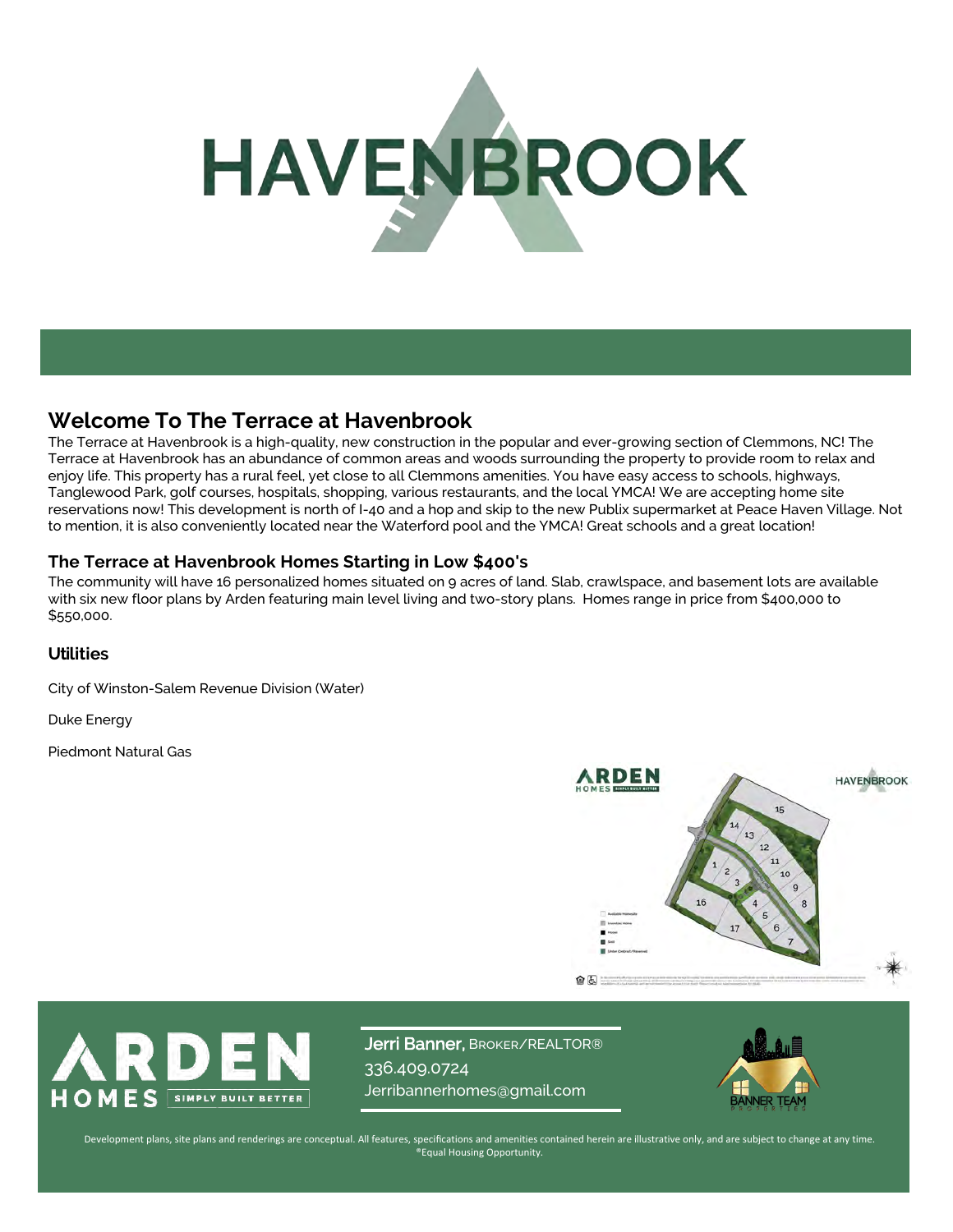# Available Floor Plans









# **BAKER**

2 Story • 2,149 Sq. Ft. 3 Bedrooms | 3 Bathrooms Main Level Master, & 2nd Story Loft Floor Plan & Elevation Options

# **CRIDLAND**

2 Story • 2,458 Sq. Ft. 4 Bedrooms | 3 Bathrooms Loft Floor Plan & Elevation Options

# **ROSEWOOD**

2 Story • 2,567 Sq. Ft. 3 Bedrooms | 2.5 Bathrooms Main Level Master, 2nd Story Loft Floor Plan & Elevation Options

# **BRANDT**

2 Story • 2,653 Sq. Ft. 4 Bedrooms | 3.5 Bathrooms Main Level Master, 2nd Story Loft Floor Plan & Elevation Options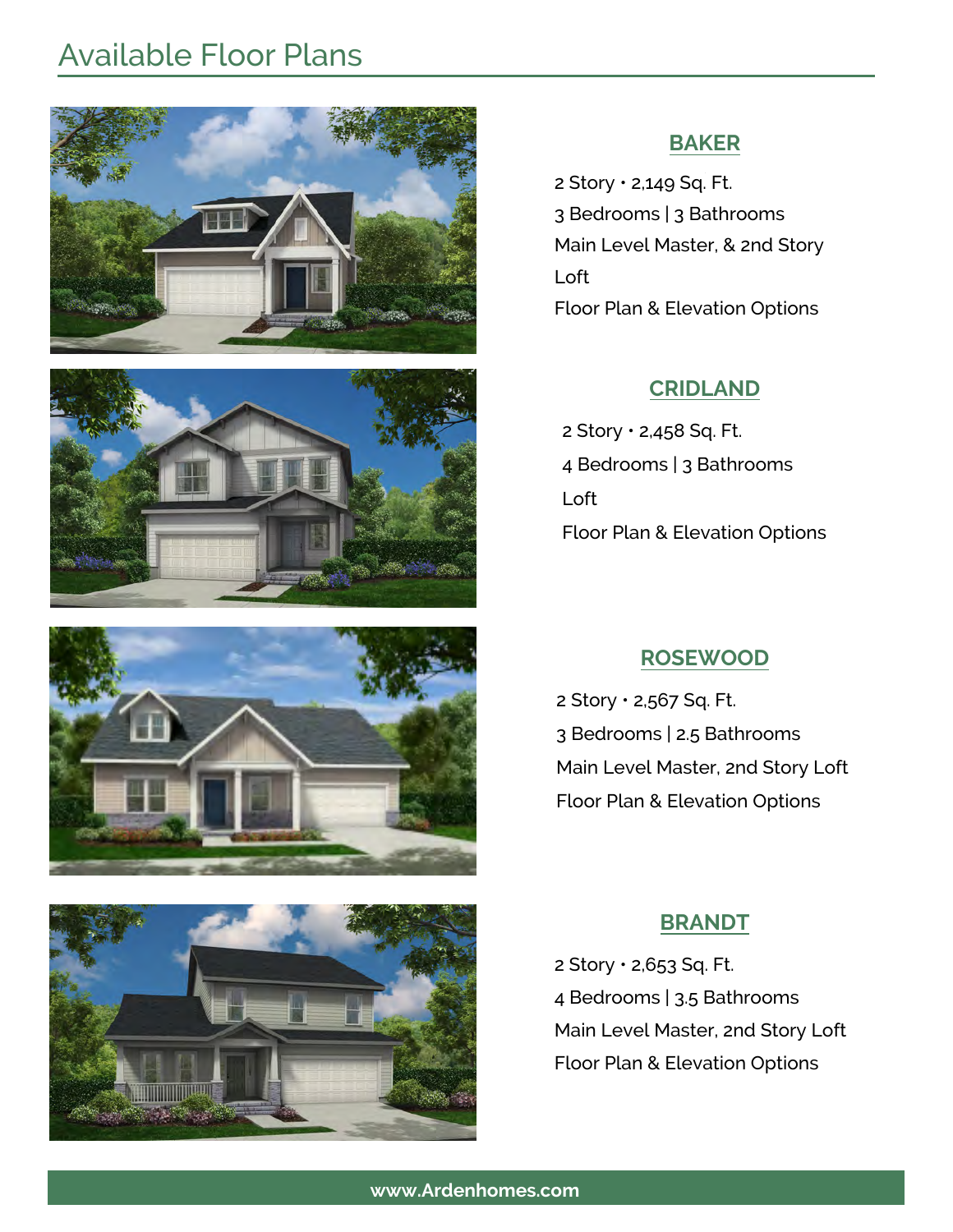# Available Floor Plans









## **FARRIS**

2 Story • 2,471 Sq. Ft. 3 Bedrooms | 2.5 Bathrooms Main Level Master, 2nd Story Loft, Covered Porch Floor Plan & Elevation Options

# **FISHER II**

1.5 Story • 2,532 Sq. Ft. 3 Bedrooms | 3.5 Bathrooms Main Level Master, Bonus Room Floor Plan & Elevation Options

# **ROLLER MILL II**

2 Story • 3,500 Sq. Ft. 4 Bedrooms | 3.5 Bathrooms Main Level Master Floor Plan & Elevation Options

# **OAK CREST II**

2 Story • 3,342 Sq. Ft. 4 Bedrooms | 3.5 Bathrooms Main Level Master, 2nd Story Loft, Bonus, Storage Floor Plan & Elevation Options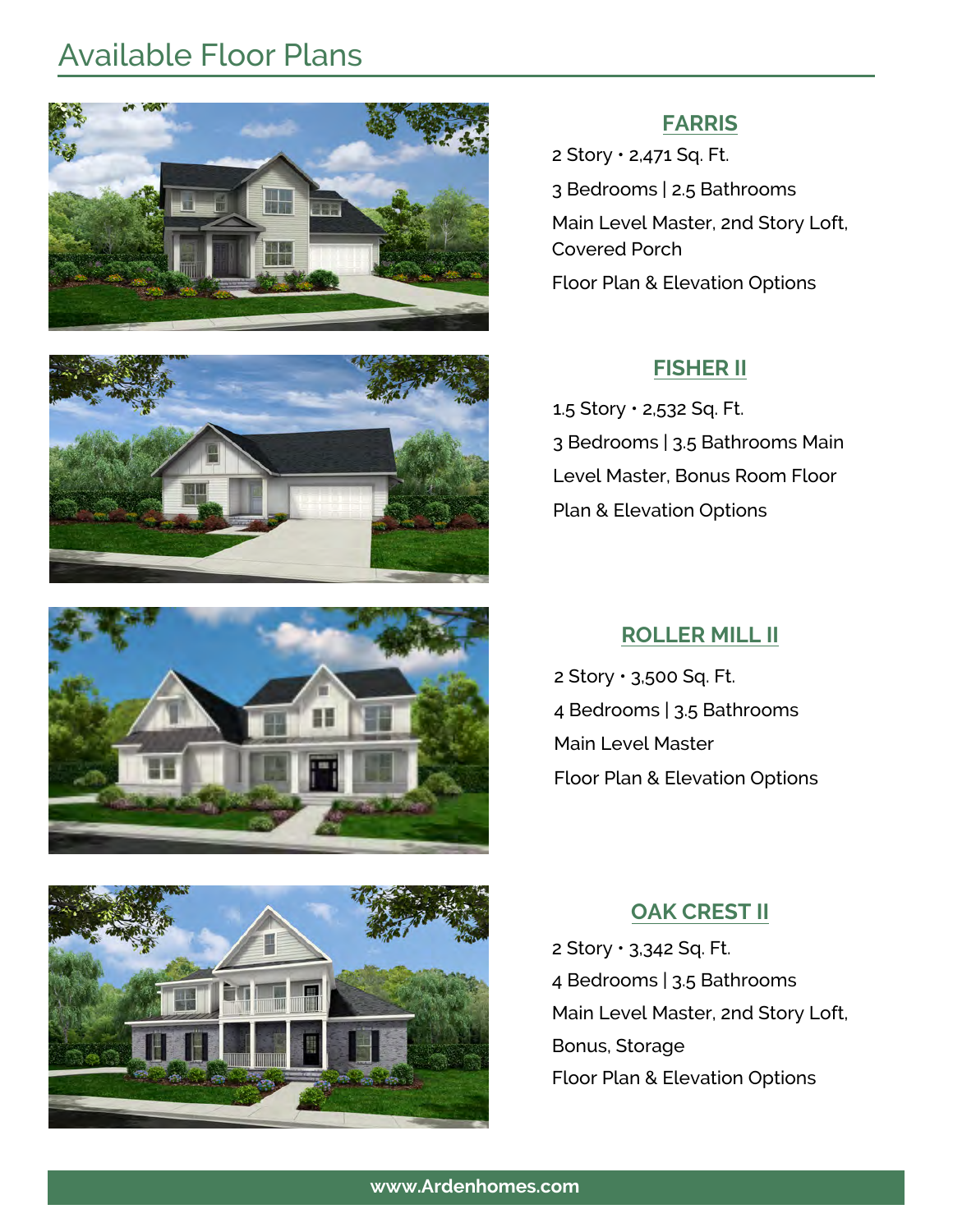

#### **Havenbrook – Standard Selections**

# **Exterior Finishes**

- **Foundation**  MonoSlab
- **Siding**  James Hardie ColorPlus Fiber Cement
- **Board & Batten & Smooth Board Siding** James Hardie ColorPlus Fiber Cement
- **Shakes**  Vinyl
- **Soffits** Double 5" Vinyl
- **Fascia**  Aluminum Wrap
- **Garage Door Jambs & Porch Beams** James Hardie Trim
- **Corner & Frieze Boards**  James Hardie Trim
- **Shutters**  Vinyl Per Plan
- **Gable Brackets & Accents**  Fypon or Synthetic Equivalent Per Plan
- **Porch Ceilings**  Double 5" Vinyl Soffit
- **Roofing**  GAF Timberline Architectural Choice of Color: Charcoal, Weathered Wood, or Pewter Gray
- **Windows** White Single Hung GBG
- **Exterior Window Trim**  Front of House Only ( Per Plan)
- **Exterior Doors** Front Doors 6 Panel Smooth Fiberglass Patio Doors Smooth Fiberglass (Per Plan) \*Optional Garage Service Door - Steel
- **Garage Door**  Amarr Hillcrest 1000 w/ Blue Ridge Hardware
- **Concrete Flatwork (Sidewalks, Driveway)**  Concrete (Brushed Finish)
- **Concrete Patio** Size Per Plan
- **Landscaping** Package 1 on Front Load Garage Plans Package 1 w/ Full Sod on Alley Fed Garage Plans

## **Plumbing**

- **Lavatory Fixtures** Moen® Eva or Brantford Chrome
- **Kitchen Sink Fixture**  Moen® Brantford 7581C Chrome
- **Tub/Shower Fixture**  Moen® Eva or Brantford Chrome
- **Garden Tub Fixture**  Moen® Eva or Brantford Chrome
- **Hot Water Heater**  50 Gallon Gas Direct Vent or Electric (Per Plan)
- **Pedestal Sink (Per Plan)** Gerber Logan Square (22-555)
- **Water Closets**  Elongated Standard Height White
- **Water Lines** Pex Water Lines
- **Kitchen Sink** 18 Gauge Stainless Steel Undermount w/ Choice of: 50/50 Two Bowl or 60/40 Two Bowl
- **Master Bathroom Shower**  Fiberglass Pan w/ LVL 1 Ceramic Tile Walls w/ Single Shampoo Niche. Shower Size Per Plan
- **\*** Tub/Shower 1 Piece Fiberglass
- **Garden Tub Fiberglass**





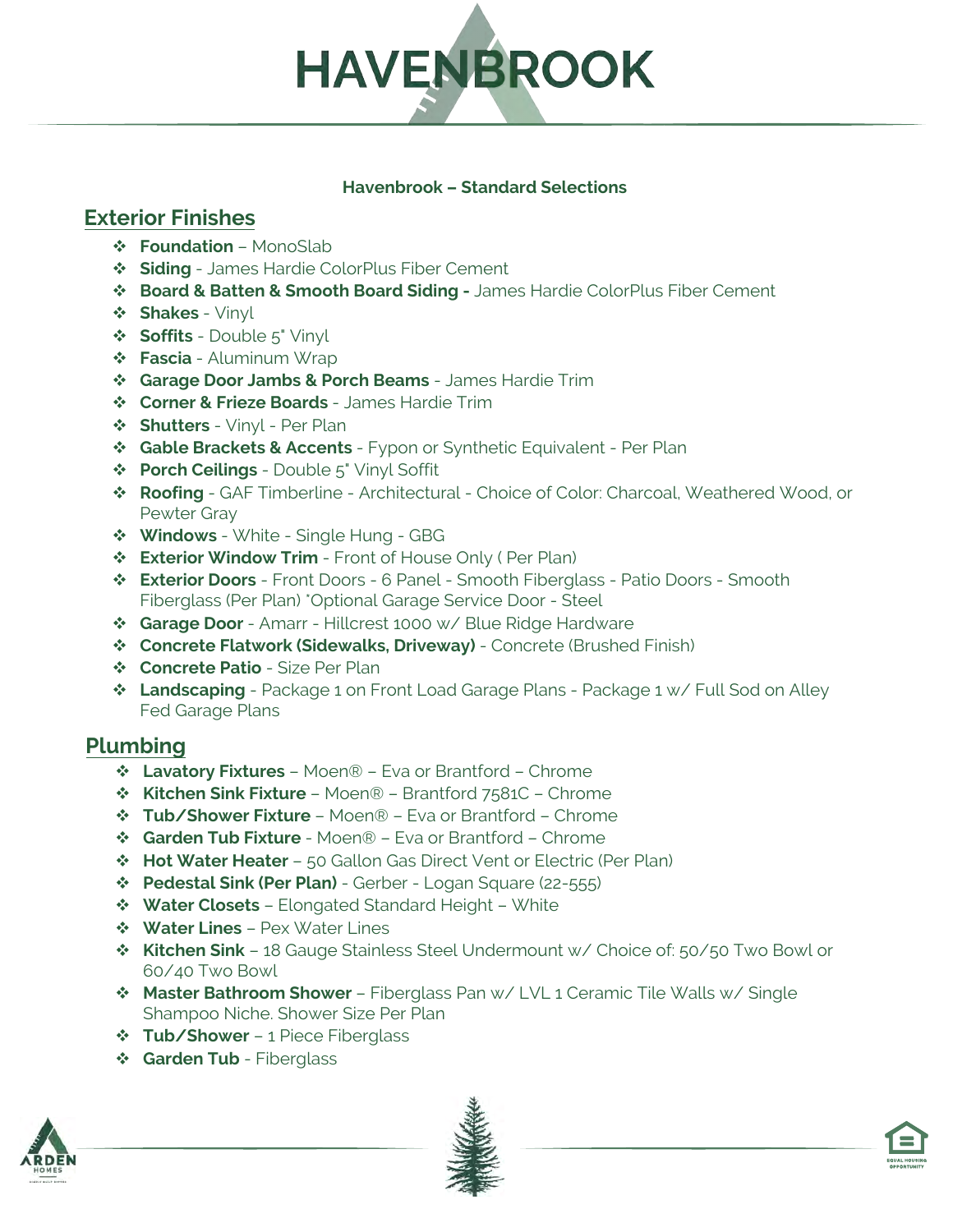

#### **Havenbrook – Standard Selections**

# **Heating & Air Conditioning**

- **Gas Furnace**  Trane® 80% Gas
- **Air Conditioning Unit** Trane® XR16 16 Seer
- **Thermostat** Honeywell® Digital
- **Ductwork**  Sealed & Tested

# **Electrical/Lighting**

- **Interior Light Fixtures**  Progress Lighting® Replay Package
- **Exterior Light Fixtures** Progress Lighting® Westport Series
- **Switch & Outlet Covers**  Standard White No Dimmers
- **Cable Outlets** 1 in Great Room, 1 in Master Bedroom, and 1 in Loft/Bonus
- **Great Room Ceiling Fan**  Progress® Lighting Aipro Ceiling Fan
- **Loft/Bonus/Master Bedroom Ceiling Fans**  Progress® Lighting Aipro Ceiling Fan
- **Ceiling Fan Prewires** In Bedrooms & Covered/Screen Porches
- **Recessed Can Lights** 3-5 in Kitchen Ceiling, Over Tubs/Showers as Necessary
- **Wall Conduit**  Installed Over Fireplace to Run AV Cables in Wall

# **Interior Finishes**

- **Interior Doors**  Choice of Door Style Hollow Core
- **Interior Door Hardware**  Better Home Products Noe Valley Brushed Nickel
- **Front Door Handle Set**  Better Home Products Van Ness Brushed Nickel
- **Cabinets (Kitchen & Baths)**  Level 1 Stained Finish
- **Kitchen Cabinet Uppers**  36-42" Stagger
- **Granite Kitchen Countertops**  Granite Level 1
- **Vanity Bathroom Tops**  Quartz Silestone Blanco Matrix 1.2 cm w/ Undermount White Porcelain Sink Bowls (Rectangular or Oval)
- **Standard Countertop Edge Profile**  Pencil Edge
- **Shower Doors (Only Master Bathroom)**  Full Frame Brushed Nickel Clear Glass
- **Bath Accessories**  Better Home Products Miraloma Park Brushed Nickel
- **Wall Paint**  Sherwin Williams Flat w/ Choice of 1 Arden Approved Color
- **Ceiling Paint**  Sherwin Williams Bright Ceiling White Flat
- **Trim Paint** Sherwin Williams Semi-Glass Extra White
- **Closet Shelving** Ventilated White Wire
- **Kitchen Backsplash LVL 1 Subway Tile**

#### **\*\* FIREPLACES ARE OPTIONAL \*\***





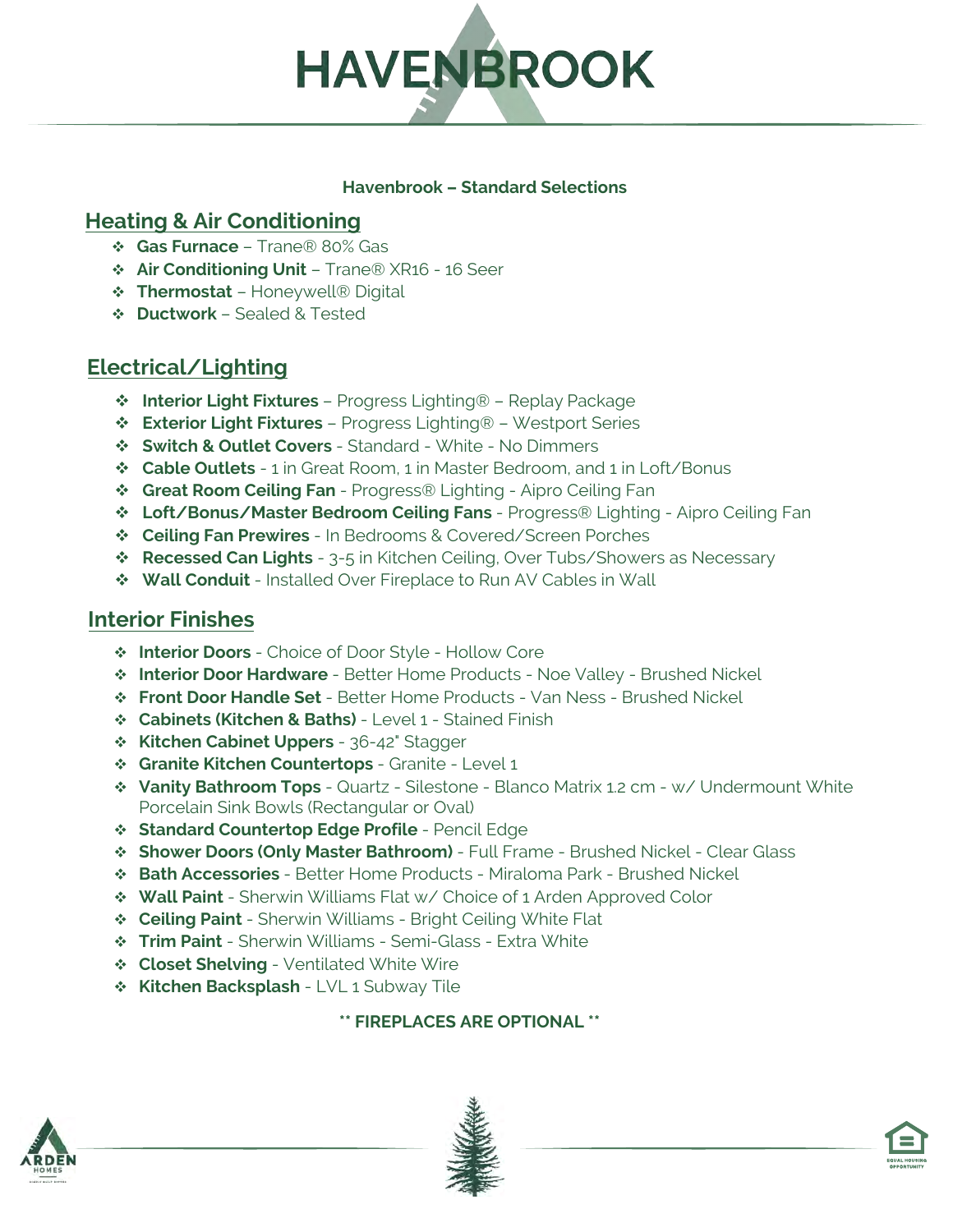

#### **Havenbrook – Standard Selections**

# **Trim Package**

- **Baseboard** 5 1/4" MDF Speed Base
- **Door Casing** 3 1/4" 445
- **Window Trim** Stool on Bottom w/ Drywall Returns & 445 Casing
- **Crown Molding** 3 5/8" #49 (Main Living Areas Only)
- **Stairwell** Carpeted Pine Box
- **Newel Posts F4175**
- **Handrail** 6010 Red Oak
- **Balusters**  1 1/4" Painted Wood Square

# **Floor Coverings**

- **Engineered Hardwood (Foyer, Great Room, Kitchen, Dining, Breakfast, Powder)**  Mohawk LVL 1 - Weatherby Birch 5"
- **Ceramic Tile (Baths, Laundry)** \* Straight or Running Bond Pattern Daltile LVL 1
- **Carpet (Bedrooms, Stairs, Hallway, Loft, & Study)**  Mohawl LVL 1 Welcomed Reward
- **Carpet Pad**  5.5 lb.

# **Appliances**

- **Dishwasher**  G.E. GDF550PSRSS
- **Disposal** (1/3 HP) G.E. GFC525N
- **Microwave**  G.E. JVM6175SKSS
- **Range** G.E. JB655SKSS

# **"Behind The Walls"**

- **Wall Framing** Primary 2x4 Walls 2x6 Where Specified on Plans \*16 on Center
- **Floor Joists**  Engineered Wood I-Joists
- **Insulation**  \*Bath in Walls, \*Blown Fiber Glass in Ceilings, \*Caulked Studs & Electrical Boxes
- **Roof Trusses**  Engineered Pre-Fabricated Wood Trusses
- **House Wrap**  Barricade
- **2nd Floor Subfloor**  Huber Blue Edge







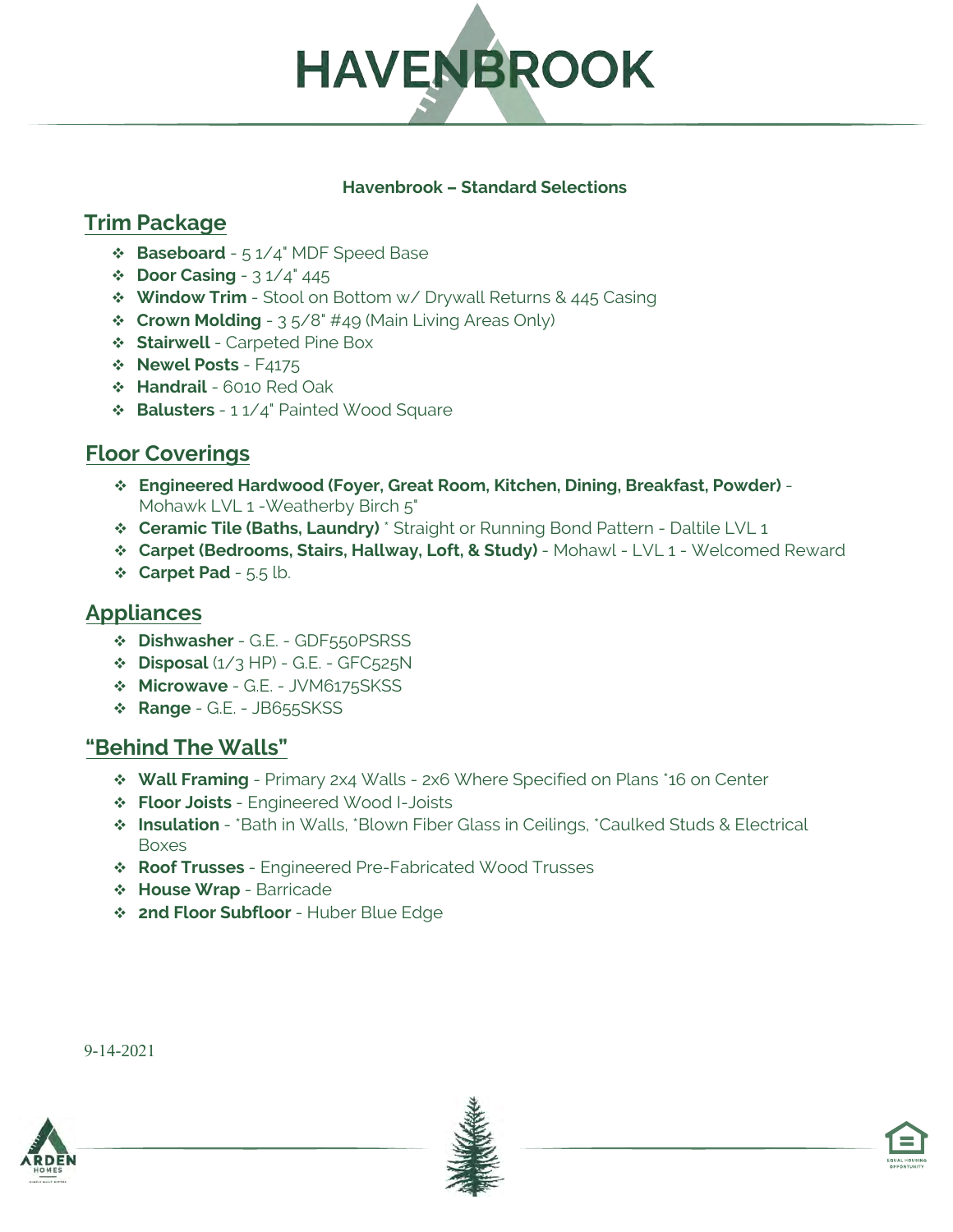











HAVENBOOK